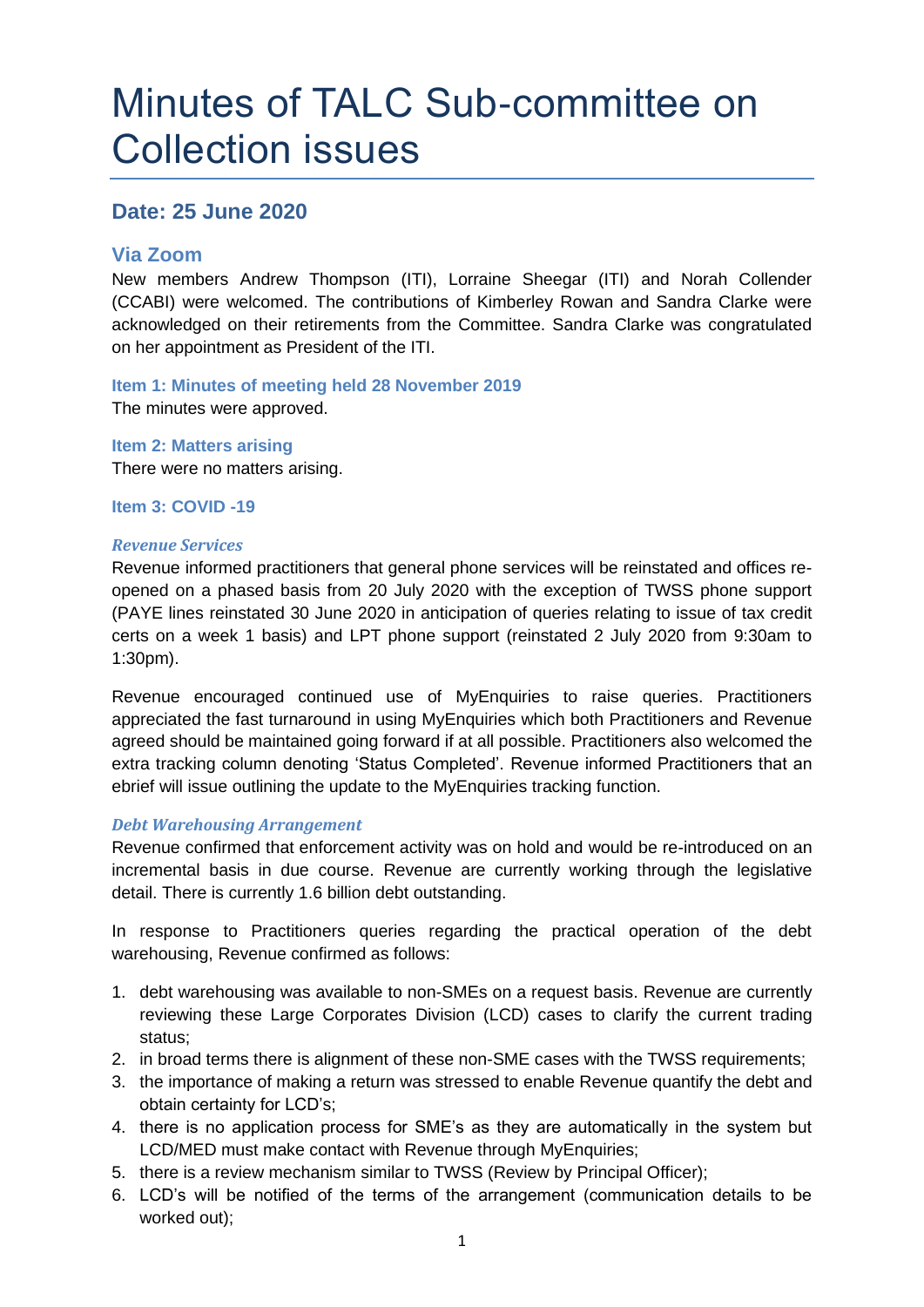- 7. FAQ's, tied into the legislation, were currently being developed;
- 8. LCD's will be invited to set out a payment proposal as the expiry of the 12 month period approaches;
- 9. facilitation of payments is being worked on;
- 10. discretionary payments may be made during the period (without conditions/0%)
- 11. consolidation of debts may occur with a PPA considered as an option.

Revenue confirmed that there was on-going engagement with LCD's with outstanding returns even where payment is not possible.

## *"Non-warehoused" debt and interest*

In response to practitioners queries raised, Revenue confirmed the following:

- 1. any change to the COVID information page will be communicated on the website. There are currently no changes to the PPA requirements;
- 2. the term of warehousing scheme had been extended by two months to the end of August for those who wished to avail of it, at 0% interest. Furthermore, the 0% period is determined by a return to trade plus 2 months subject to the overriding condition of the submission of returns;
- 3. a separate column in ROS distinguishing warehoused debts and other debts will be considered;
- 4. Practitioners queried whether a down payment for a PPA is under consideration and Revenue confirmed that whatever payment is arrived at the focus is on a business' capability to honour the arrangement;
- 5. there is no change in approach to how Revenue appraise the viability of the business and the extent to which Revenue can be flexible about the duration of the PPA. Early engagement is encouraged and each case is considered on its merits;
- 6. compliance and enforcement pace is somewhat slower than pre Covid 19 for those trading normally e.g. September liabilities will be pursued in November at the earliest. Enforcement is not envisaged to take place until later in the year/early 2021; Revenue will update at September meeting in terms of compliance and enforcement.;
- 7. taxpayer could make a partial payment if payment or preliminary tax is not possible (as it not yet a debt);
- 8. a reasonable approach will be taken as regards the charging of interest over the months ahead but the onus remains on the taxpayer to be as accurate as possible in making returns.

# *Refund Processing*

It was acknowledged that an electronic version of the PSWT is required going forward. IT resources are required to move this forward and it will remain on the agenda. Practitioners acknowledged that the acceptance of PSWT claim forms via MyEnquiries is helpful. Revenue confirmed that there was no plan to change the current process and that there was guidance on the website which provides clarity regarding operational and legislative issues that have arisen.

DWT claims received mid-May are currently being worked on. Revenue confirmed that the DWT unit continue to require the original reclaim forms and supporting documentation but while there were no plans to change this arrangement details of any specific claims that practitioners were having difficulties with could be passed on to Revenue. Practitioners pointed out that submission of a soft copy of the forms would be of great assistance. Revenue agreed to discuss this request with the unit.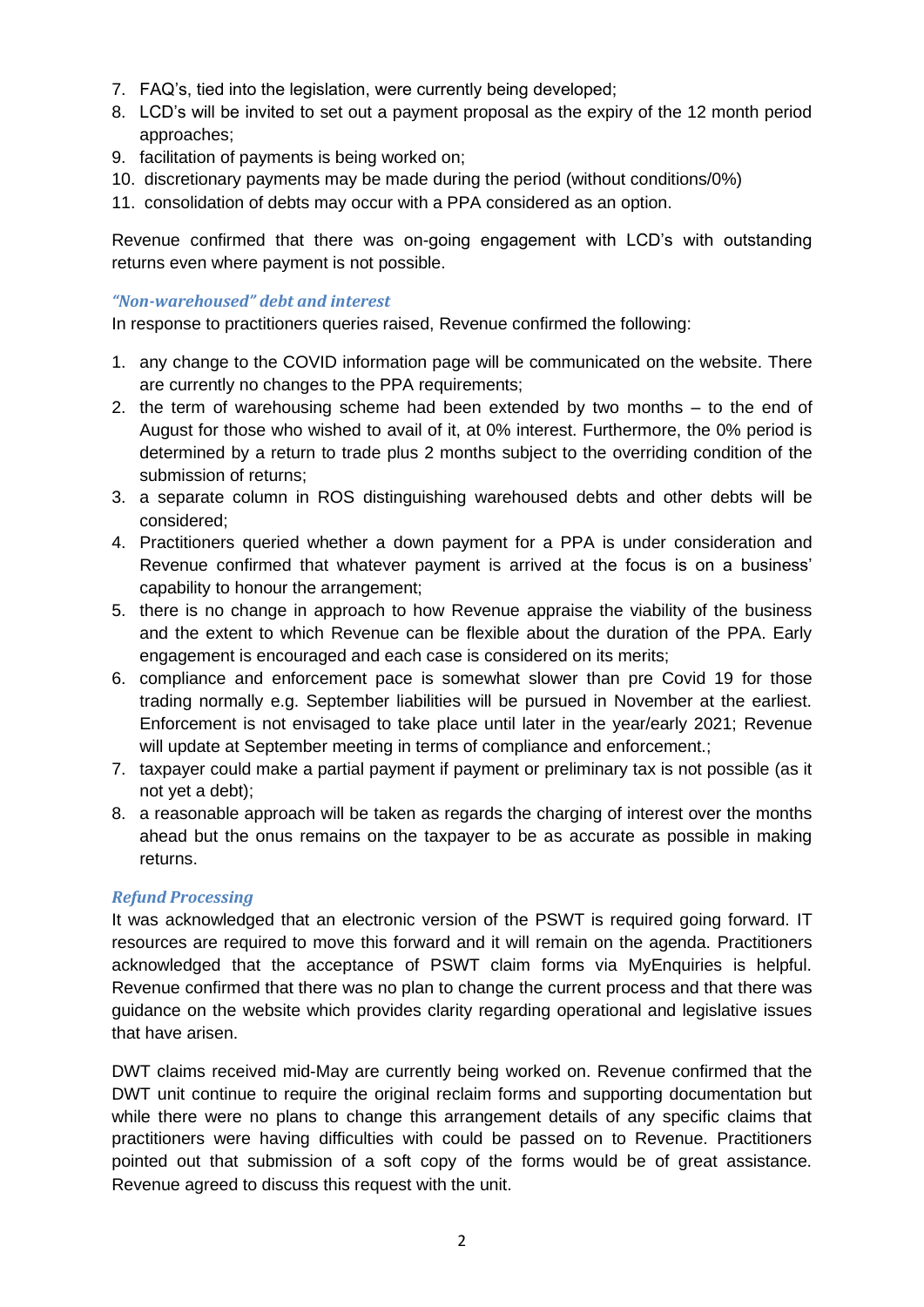## **ACTION POINT**

**Revenue to engage with the DWT unit re submission of soft copy reclaim form**

#### *Returns and Timely Filing*

Practitioners expressed their concerns about the ability to submit returns on time particularly for the main compliance deadlines such as CT1 Filings and Pay and File in the current circumstances. Revenue requested that practitioners strive to file on time to ensure debts that need to be warehoused can be quantified. Practitioners pointed out that it was difficult to predict if returns will all be submitted on time in terms of getting access to original documentation in offices/staff issues and a short extension may be required. Revenue pointed out that a pragmatic approach has been adopted by Revenue throughout the Covid 19 crises. Practitioners expressed their appreciation of the flexible and helpful approach adopted by Revenue and asked that any change to the forbearance approach be communicated to avoid having to anticipate any sudden changes in policy.

Revenue reported that the system was still processing mainly agent return filings of CT1 with no evidence of a late filing problem. 75,000 filings were already received for CT1 2019.

Revenue confirmed that an IT release involving further pre-filling of data on the Form 11 would go ahead in July.

Revenue also confirmed that the surcharge for late filing of a CT1 is currently suspended.

#### *Share scheme reporting – Deadline for submission of ESS1*

Revenue reported an extension of the deadline for submission of Form ESS1 to 31 August, 2020.

Practitioners pointed out the system involved manually manipulating data to fit the Form ESS1 and pass the validation checks which can lead to inaccuracies. Practitioners asked if there was scope to streamline the system while ensuring that Revenue obtain the information that they need. Revenue agreed to engage with the Share Schemes Unit in this regard however noting that there is a competing pool for IT enhancements at present.

# **ACTION POINT**

Revenue to engage with the Share Schemes Unit re streamlining ESS1 process

## **Item 4 – Debt Management Services Update.**

Revenue updated practitioners that DMS moved well over the 12 month period prior to the health emergency. It is in pause mode now as all of the focus is on debt warehousing dealt with at Item 3.

#### **Item 5: Wage Subsidy Scheme (TWSS) Update**

Revenue reported that they were working on Version 16 of the TWSS FAQ's and acknowledged that this reflected the level of collaboration and co-design among Revenue colleagues and representative bodies. Revenue further reported as follows: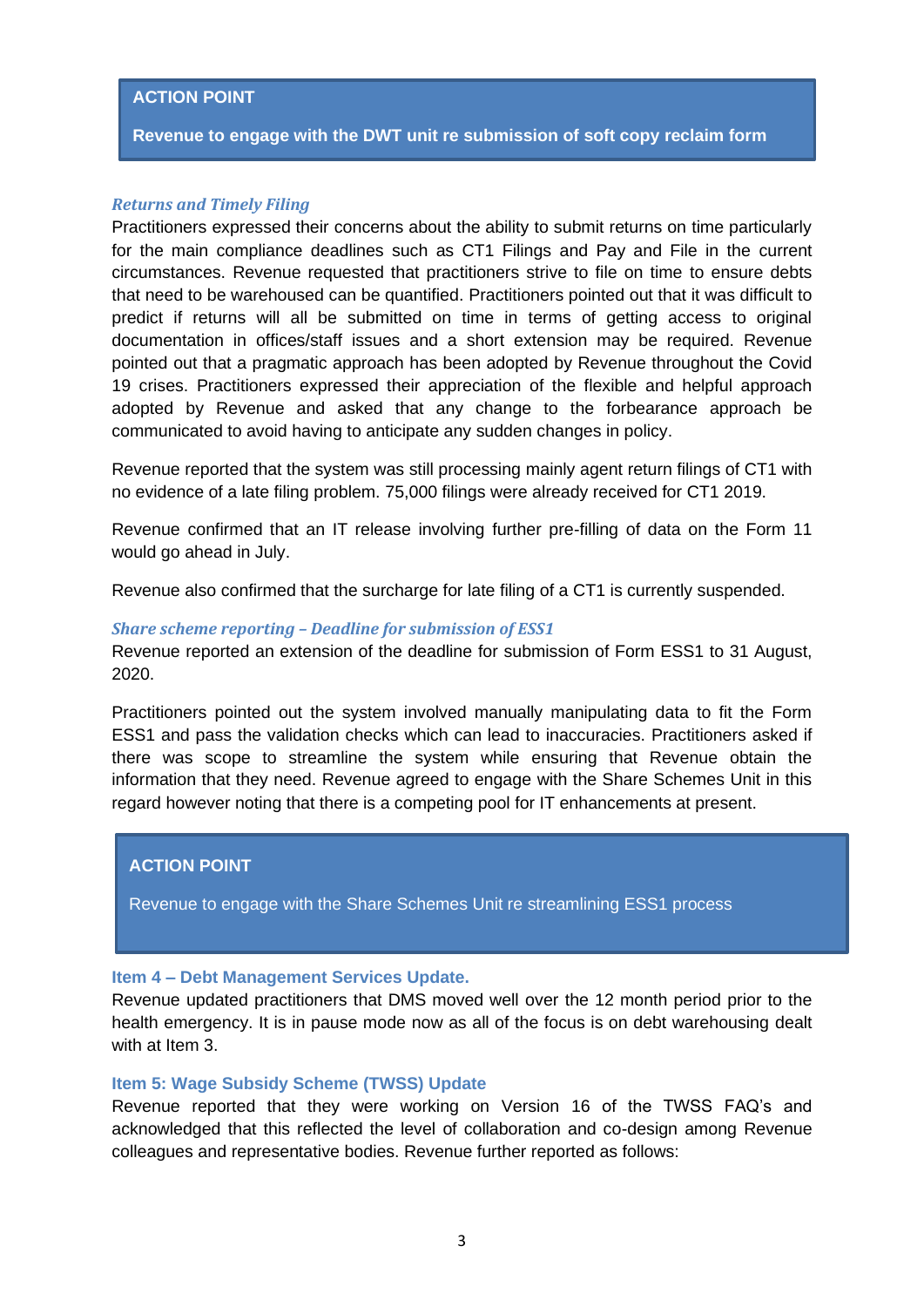- 1. 56,500 employers have participated in the scheme at least once;
- 2. 550,000 employees have received payment;
- 3. 3.3 million payslips were processed so far under the scheme;
- 4. 1.6 billion has been paid out under the scheme
- 5. 7,000 employees have left the scheme;
- 6. the scope of the scheme has been extended to include those on maternity benefit, illness benefit and adoptive leave;
- 7. an eBrief/press release will issue shortly regarding the absorption of apprentices under SOLAS into the scheme (following on from an implementation a change to the TWSS which will accommodate apprentices returning to work who, in February 2020, were on an apprenticeship education and training programme run by SOLAS and were not on their main employer's payroll in February 2020);
- 8. there is no change to the eligibility criteria under the extension of the scheme.

Practitioners pointed out that My Account is showing that there a TWSS for the period of 'zero' whether employer was registered for TWSS or not. Revenue agreed that this was not correct and agreed to look into it on receiving the relevant screenshot from the ITI.

## **ACTION POINT**

**Revenue to investigate reference to zero amount TWSS in MyAccount where not relevant.**

Revenue stressed that they have a responsibility to ensure good governance of the scheme considering the expense to the Exchequer so far and therefore must ensure they obtain evidence of how a business has been impacted by the pandemic. Revenue is asking employers to summarise the basis on which they believed they would be significantly adversely affected by the COVID-19 pandemic and would experience a reduction of at least 25% in turnover or customer orders (or other reasonable basis, where applicable) in Quarter 2.

Revenue pointed out that it is not a deep forensic examination or a risk based compliance issue and that the proofs are relatively simple. Employers are given 5 days to respond to the request for evidence and practitioners raised concerns that this time frame is too short. Revenue noted that the subsidy will not automatically cease if there is no response but Revenue will actively follow up with employers who do not meet the 5 days response time and payments may cease if employers do not co-operate. Request for proofs will issue to ROS inbox directly with the agent copied on letters via MyEnquiries. Requests will issue in tranches over several months. Practitioners raised concerns on the blanket approach of Revenue's review of the TWSS and queried why it is necessary to issue letters to employers such as e.g. hairdressers which were clearly closed and Revenue pointed out that there has been a significant amount paid out to date and it must be checked that the employer did correctly qualify and further that employers have passed the support received on to the employee. Revenue confirmed that the correspondence is a check and not a compliance intervention.

#### **Item 6: PAYE Modernisation**

Revenue confirmed they were still receiving 75% of returns in the normal fashion. 570,000 returns have been submitted electronically which is a substantial increase on last year. 600,000 statements of liability have issued. Revenue are continuing to evaluate the use of the J9 on the PMod system.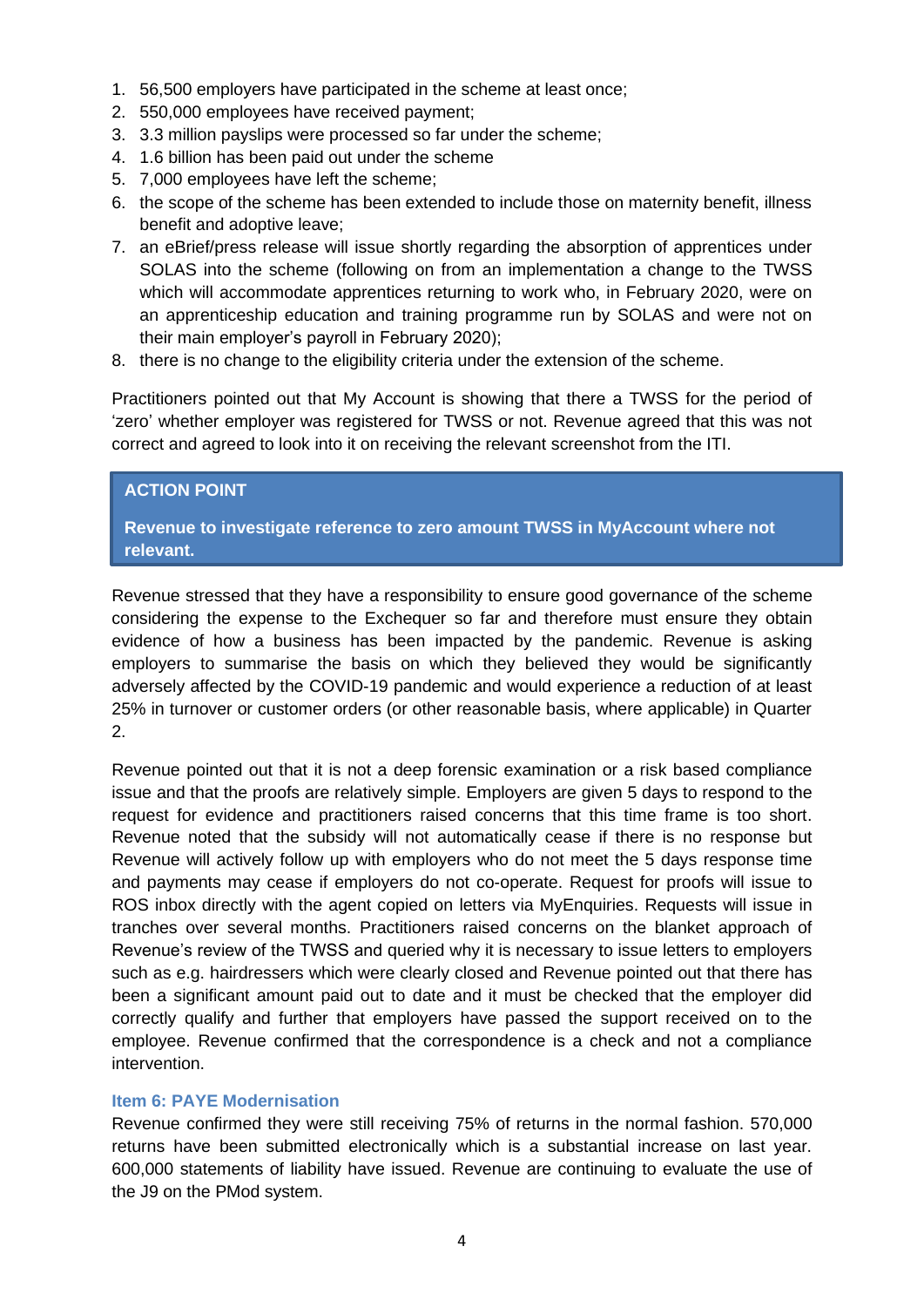#### **Item 7: ROS issues**

Revenue provided an update as follows:

- 1. The CT1 TDM has been updated to deal with the CT change of accounting period and issued on the  $9<sup>th</sup>$  June. The system can deal with accounting periods that are shorter than 12 months. If the accounting period is longer than 12 months the system requires the period to be split and a combination of the two shorter periods submitted. Revenue is considering a separate TDM to deal with the change to the accounting period as a lot of queries are being received on short accounting periods. Revenue have invited feedback from practitioners.
- 2. The new eCG50 process has commenced and the eCA24 is currently with the Law Society for comment. Revenue welcomed the practitioners feedback received to date.
- 3. Revenue is encouraging transactional taxes practitioners e.g. solicitors to register for ROS Transaction Advisor Identification Number certificate (TAIN) to avail of its functionality. Solicitors submitting applications must be registered for a TAIN. A lot of functionality in ROS requires a TAIN and this development was necessary. The TDM will show the updated understanding of TAIN to reflect that it relates to tax agent or transactional adviser to provide comfort to solicitors that they are not taking on additional tax obligations. Revenue pointed out that they could not have a separate solicitors TAIN link. Revenue agreed to check if an IT38 can still be filed without a TAIN as is currently the case. Mark Bradshaw of Revenue is interacting with the Law Society in relation to the electronic version of the Inland Revenue Affidavit being developed and due to be rolled out in September.

# **ACTION POINT**

**Revenue to check if an IT38 can be filed without a TAIN**

4. Revenue is working on the Revenue app starting with a receipts tracker. Due to security uploads the ability to log into ROS via the app will no longer be available.

# **Item 8: Reporting on subgroups**

- 1. myEnquiries sub-group: 2,800 agents have availed of the change of address tracking through ROS:
- 2. Revenue continue to work on the CT1 offsets. They pointed out that it is not built for 2020 despite best efforts.

Practitioners welcomed the changes/updates to MyEnquiries and recognised the importance of retaining the MyEnquiries sub-group. Practitioners again welcomed the fast turnaround on queries raised via MyEnquiries.

While it was understood that the iXBRL sub-group had disbanded Revenue invited practitioners to raise any issues with them regarding iXBRL. Revenue are not aware of any current issues.

# **Item 9: PSWT (update item)**

Revenue confirmed that there was no update and welcomed any suggestions to improve the process such as uploading CSV files to assist.